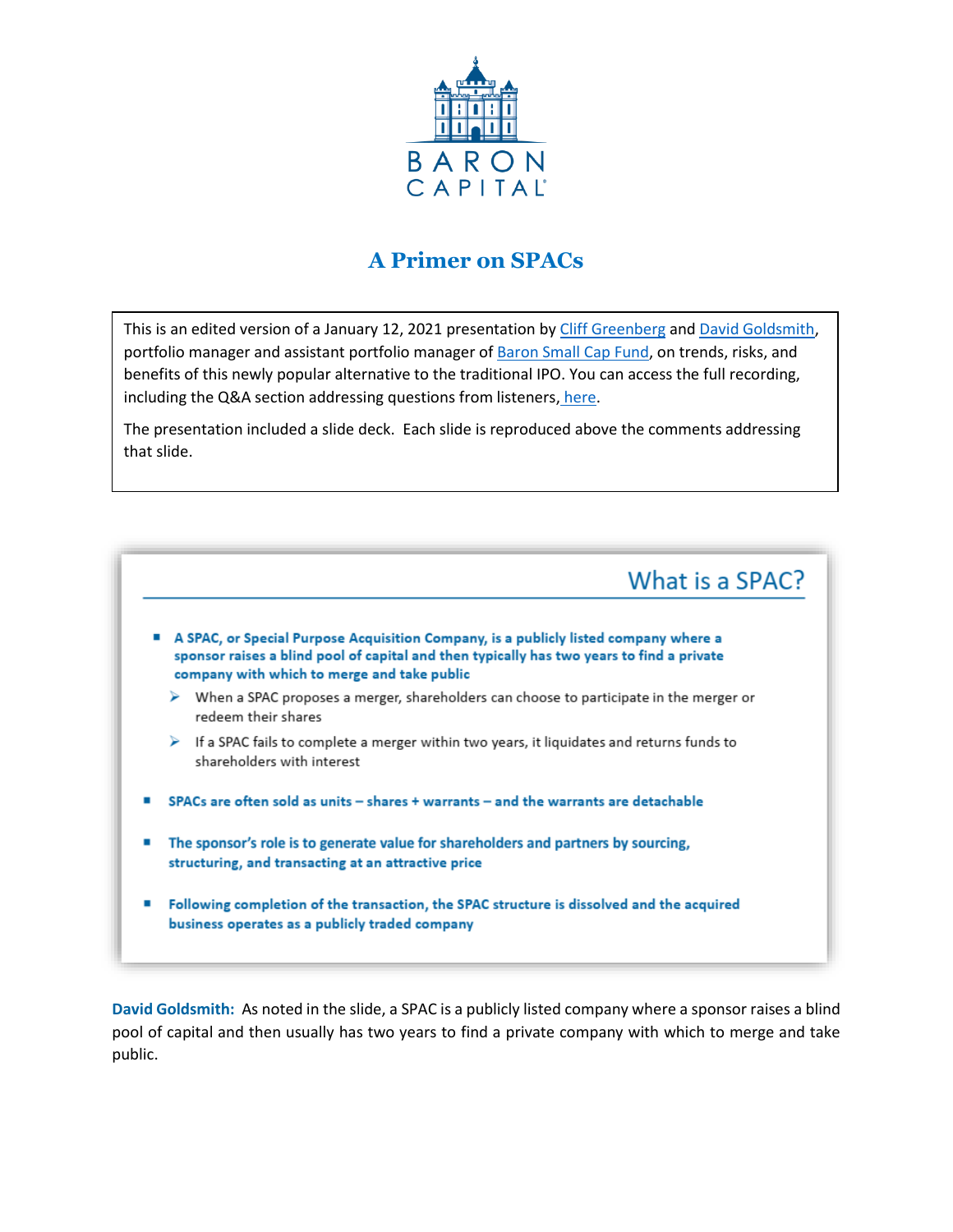When a SPAC proposes the merger, shareholders can choose to participate in the merger or redeem their shares.

If a SPAC fails to complete a merger within two years, it liquidates and returns funds to shareholders with interest. It's rare that a SPAC liquidates – this has happened about nine times since  $2015.<sup>1</sup>$ 

For SPACs issuing warrants, a key feature is that the shares and warrants are detachable, meaning they can trade freely in the public markets. The shares are usually priced at \$10, and the warrants typically strike at \$11.50.

The sponsor's role is to generate value for shareholders and partners by sourcing, structuring, and acquiring an attractive business at a good price that the market believes is a good deal.

Following completion of the transaction, the SPAC structure dissolves and the acquired business operates the publicly traded company just like any other IPO or publicly listed company.



**David Goldsmith:** As this chart shows, 2020 was a banner year for SPAC issuance, surpassing the total capital raised by SPACs over the prior nine years.

<sup>&</sup>lt;sup>1</sup> Source: BTIG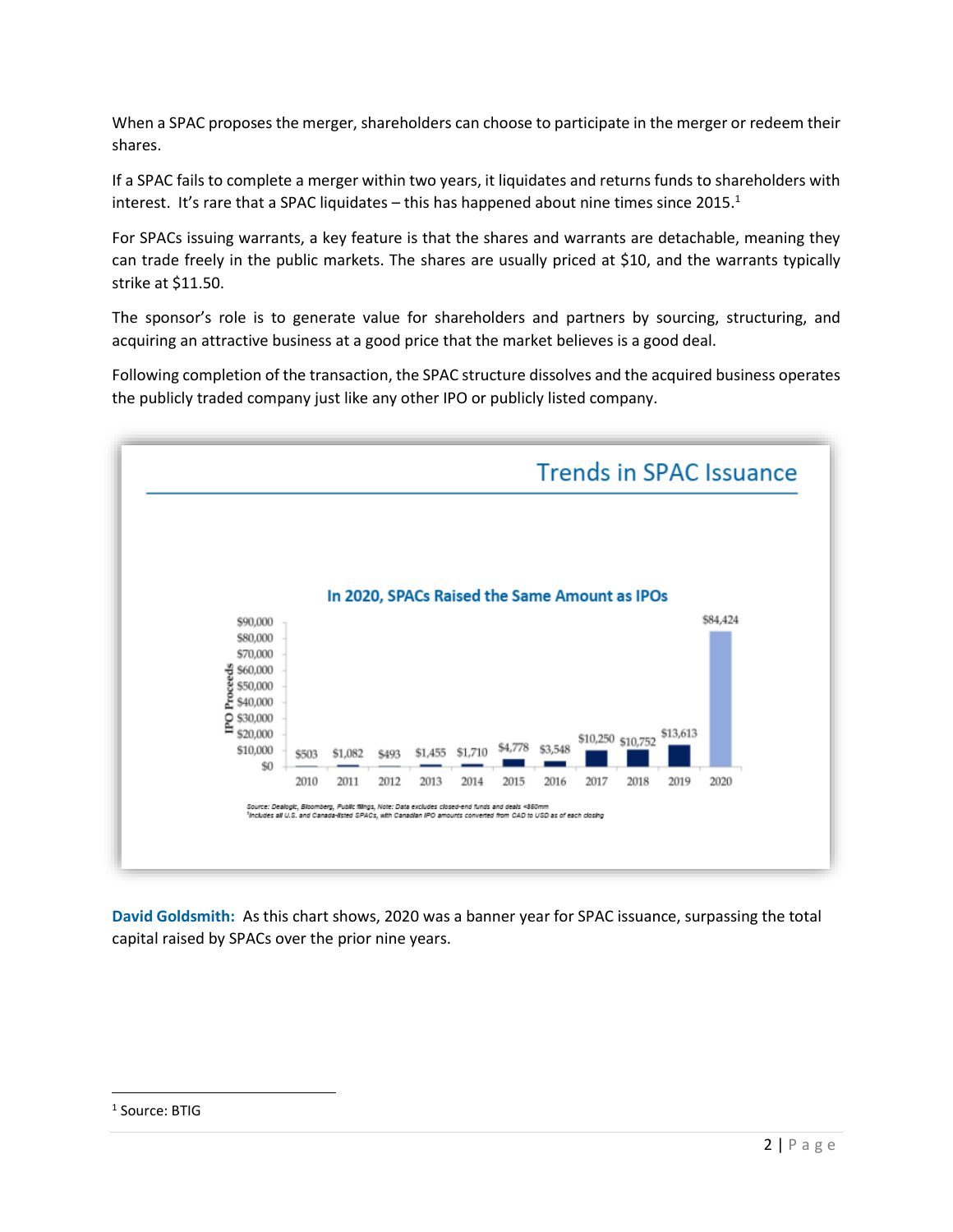## SPACs in 2020



**David Goldsmith:** In 2020, roughly \$83 billion was raised in 248 SPACs offerings. As seen in the righthand chart, this amount equaled half the total raised in all initial public offerings, up from only 10% a number of years ago. As the left-hand chart shows, SPAC issuance increased significantly in the back half of the year.

The enterprise value of a lot of these SPACS ended up around \$1.5 billion, which is right in Baron Small Cap Fund's sweet spot for investing. SPACs have also increased in size. In the past, there were very small issuances -- \$10 million to \$20 million. In 2000, the average issuance was \$250 million.

As these numbers suggest, SPACs have gained acceptance as a way to take companies public. This is happening for a few reasons:

- First, well-known sponsors, investment banks, and institutional investors are participating.
- Second, public valuations are high, and the market is doing well and is receptive to new offerings.
- Third, a SPAC is a quicker and sometimes easier way to go public versus an IPO.
- Fourth, SPAC investors on the front end have done well with limited downside, and there is a deep pool of capital looking to invest in SPAC IPOs.
- Fifth, SPAC structures have improved and there's less of a stigma attached to them, as had been the case in the past.

**Cliff Greenberg:** Of the 248 SPACs that did IPOs in 2020, just 64 found targets and closed those deals last year, which means there are another 184 SPACs actively searching for targets. We expect the number of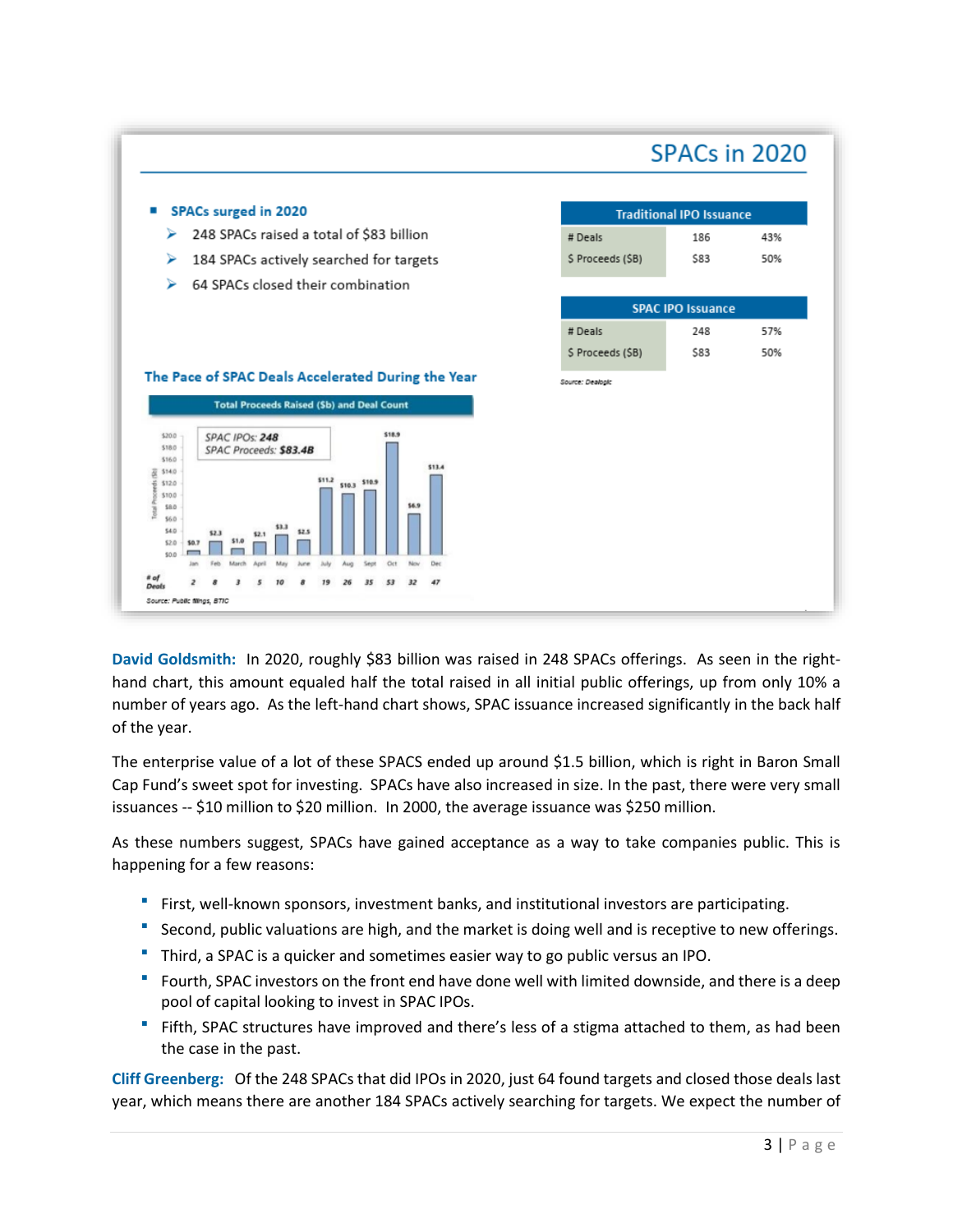SPAC closings in 2021 to accelerate dramatically. In addition, in the fourth quarter of 2020, 132 SPAC IPOs took place and \$40 billion was raised, or nearly half of the total for the full year. So far in 2021, this trend is continuing, as there have been a flood of additional SPACs that have done IPOs.<sup>2</sup>

| <b>Key Participants</b>                                                        |                 |
|--------------------------------------------------------------------------------|-----------------|
| <b>Banks</b>                                                                   |                 |
| All major banks and smaller specialists are players, such as                   |                 |
| Goldman<br>Sachs<br>Morgan Stanley CANTOR CREDIT SUISSE<br>citi <b>DBTIG</b>   |                 |
| <b>SPAC Sponsors</b><br>۰                                                      |                 |
| >Successful CEOs, business owners, and private equity funds, such as           |                 |
| THE GORES GROUP SOCIAL CAPITAL<br><b>CHURCHILL CAPITAL III</b><br>DIAMONDEAGLE | <b>FORTRESS</b> |
| <b>Financial Sponsors</b><br>o                                                 |                 |
| > Private businesses and portfolio companies of private equity funds, such as  |                 |
| <b>WARBURG PINCUS GTCR</b><br>Blackstone                                       |                 |
| <b>Institutional Investors</b>                                                 |                 |
| Sophisticated long-only investors and family offices, such as                  |                 |
| <b>BLACKROCK</b><br><b>T.RowePrice</b><br>3                                    |                 |

**Cliff Greenberg:** All the major investment banks are now involved in helping find acquisition candidates and close deals, including Goldman Sachs and Morgan Stanley as well as specialty banks such as Cantor Fitzgerald and BTIG.

SPACs sponsors include a wide range of successful CEOs, business owners, and private equity fund managers. Many of these entities have done multiple SPACs; some as many as five or SPACs.

Many sophisticated long-only investors like Baron, as well as family offices, are now investing in the space.

<sup>2</sup> Source: *The Wall Street Journal,* "When SPACs Attack. A New Force is Invading Wall Street," January 23, 2021.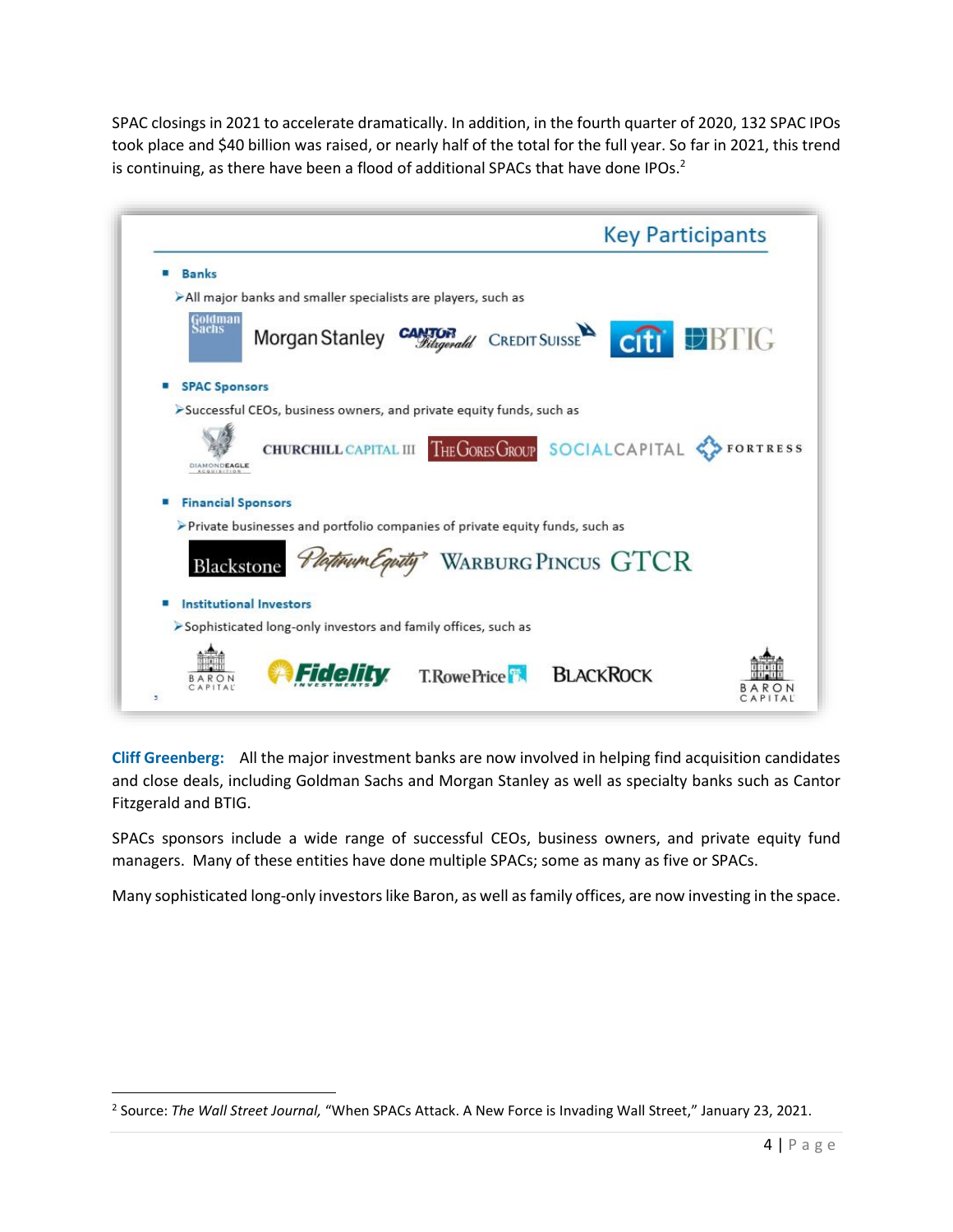### **Phases**

#### **SPACIPO**

- >SPAC raises capital in IPO and starts publicly trading
- $\blacktriangleright$  Typically, it takes two years to identify a target

#### ■ Target LOI / Pipe Financing

- >Once SPAC identifies acquisition target, letter of intent is signed
- $\blacktriangleright$  Investment banks contact key investors to introduce a target and invite them to consider funding a pipe in conjunction with an acquisition
- >Deal is consummated and publicly announced

#### ■ Merger/De-SPAC

- >Post-announcement it generally takes 3-6 months for a shareholder vote. A majority of existing shareholders must approve the transaction for it to close
- $\triangleright$  Shareholders have the option to redeem and get their initial investment back yet keep their warrants
- $\triangleright$  Upon closing, the SPAC structure disappears, and the acquired business continues as a publicly traded company under the name of the acquired business

**Cliff Greenberg:** The SPAC process typically includes three main phases. First, the SPAC will raise money in an IPO. While the average raise has been about \$250 million, we're now seeing much bigger transactions. The SPAC will start trading, usually around the issuance price. The SPAC then usually hastwo years to find a target or otherwise liquidate. Most often, a SPACs can find the target within a year. One SPAC we know of just found a target within three months.

Second, after a SPAC finds a target, it usually has an investment bank contact key investors(such as Baron), which will introduce the target and invite it to consider funding a PIPE (private investment in public equity) alongside the initial SPAC to help close the acquisition. A PIPE is done about three-quarters of the time because the deal requires more money than was raised in the upfront IPO and/or the sponsor seeks the investment of well-known institutional investors to add credibility to the transaction.

After the PIPE is funded, the deal is publicly announced. At this time, you will often see the stock start bouncing around, especially if the target is in a hot sector. PIPEs are usually funded at \$10 a share, but sometimes the stock will trade higher after the deal is announced.

The third phase is the de-SPAC, which happens three to six months after the deal is reached between the SPAC and the target. There is a shareholder vote to approve the transaction. These votes almost always pass. Shareholders can redeem or keep their shares. Often, the investors in the IPO are interested in selling their shares into the open market while keeping their warrants.

Once the deal is approved, the SPAC converts into and trades under the symbol of the acquired business just like any other IPO.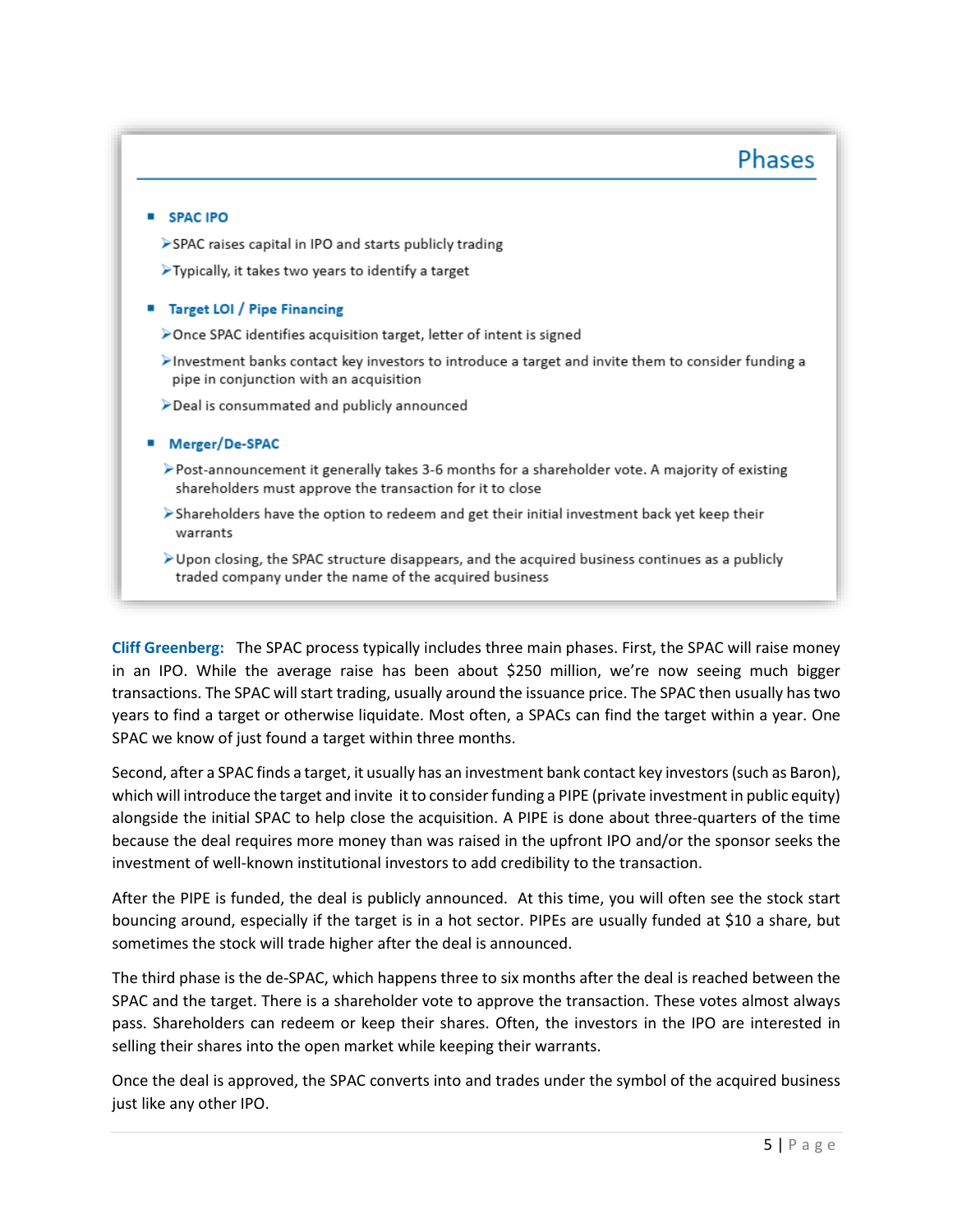For Baron Small Cap Fund, we primarily participate in Phase 2. In other words, we don't invest money before the SPAC sponsor has identified the target. We prefer to invest money after we are introduced to the target and can conduct due diligence and do deep research on the company to be acquired. If we find the company to be of interest, we'll either participate in a PIPE or buy shares of the SPAC in the open market.

# Advantages of SPACs vs. IPOs

#### For Sellers

- >Faster execution and certainty of deal closing
- >Negotiated selling price and more liquidity upfront since they can sell secondary shares in the offering
- Alignment with high-quality sponsors
- Ability to provide long-term financial projections

#### ■ For Sponsors

- $\triangleright$  Opportunity to earn significant equity for raising the upfront capital and closing the transaction
- $\triangleright$  Ongoing involvement in the day-to-day management and/or the strategic direction of the business
- ▶ Opportunity to do additional SPAC deals

#### ■ For Institutional Investors

- $\triangleright$  Generally early and extensive access to management and longer window for deep due diligence
- $\triangleright$  Opportunity to invest significant capital up front
- Ability to affect price and terms (sometimes)

**Cliff Greenberg:** Let's turn to the advantages of a SPAC versus an IPO for the different constituencies.

*Sellers:* The private businesses or private equity firms that own these businesses like the SPAC route because it is fast and easy. The bulk of the money is already raised so they don't have to go on the road to raise it.

There is also a certainty of closing, because in essence they have a deal in hand and most of the money is already lined up. The sellers also like SPACs because they can negotiate the selling price. In a traditional IPO, you're selling a very small piece of a company and then you have to see where the company trades thereafter to understand its value in the public markets. In contrast, with a SPAC, a bigger portion of the company trades up front, which means the seller has more control on how its company is valued.

Good sellers also like the idea of aligning with high-quality sponsors who can help their business going forward. It also gives sellers the opportunity to provide long-term financial projections. In a traditional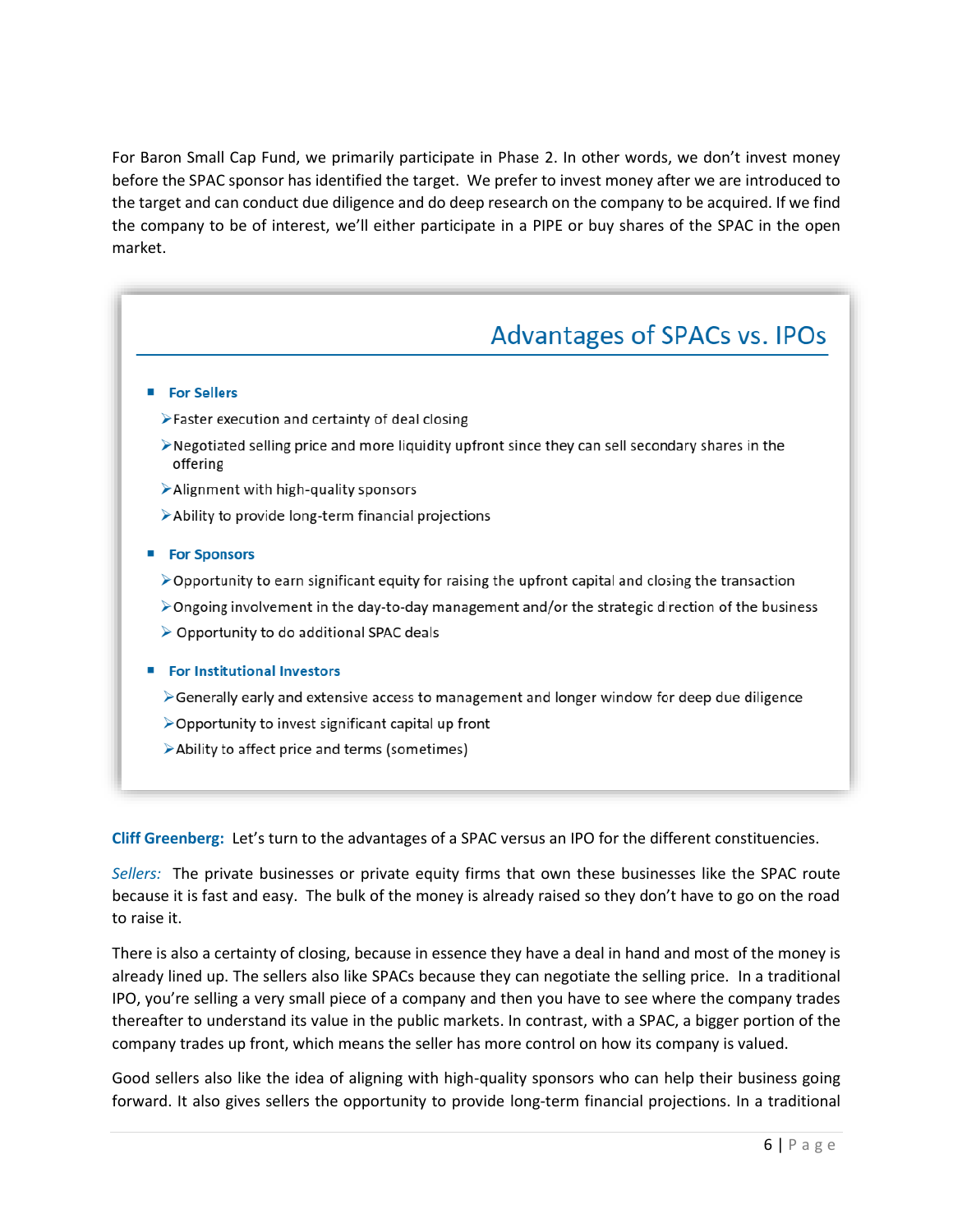IPO, an analyst can publish short-term financial projections. With a SPAC transaction, the company itself can lay out its plan for the next five years or so, which is an advantage especially in complicated transactions.

*Sponsors:* A SPAC is a great deal for the sponsor as it puts up a modest amount of capital to pay the expenses for the underwriting to raise money for the SPAC. If the sponsor successfully raises the funds and finds a target that the market likes, it can earn a significant amount of equity in the resulting public company. Many of the better sponsors will play a significant role in the company going forward, assuming board positions or the executive chairmanship, or in a few instances actually taking over management of the company. Additionally, if the sponsor has a successful deal, it usually has the opportunity to do additional transactions.

*Institutional Investors:* For institutional investors like us, we get to spend two or three months on due diligence to understand the business, which is a much longer window than with an IPO.

We can also invest significant amount of money in the PIPE or by buying shares in the open market. We typically invest anywhere between \$25 million and \$50 million in these transactions, all at the initial going in price. In contrast, in a hot IPO, we may get an allotment of \$5 million or \$10 million and then be forced to chase shares in the after-market at a much higher valuation.

Sometimes we can play an active role in structuring the deal terms. For example, we recently invested in a SPAC called Juniper, which is buying a company called Janus International. We told the sellers and the SPAC sponsor that we would be interested in making a significant investment but only under certain conditions, which they agreed to. We wanted a lower price, less money in the PIPE, and a guarantee that the money went to repay the debt of the company first so the balance sheet of the surviving entity was sound. As a result, we were able to invest in what we think is an exciting business at a very favorable price.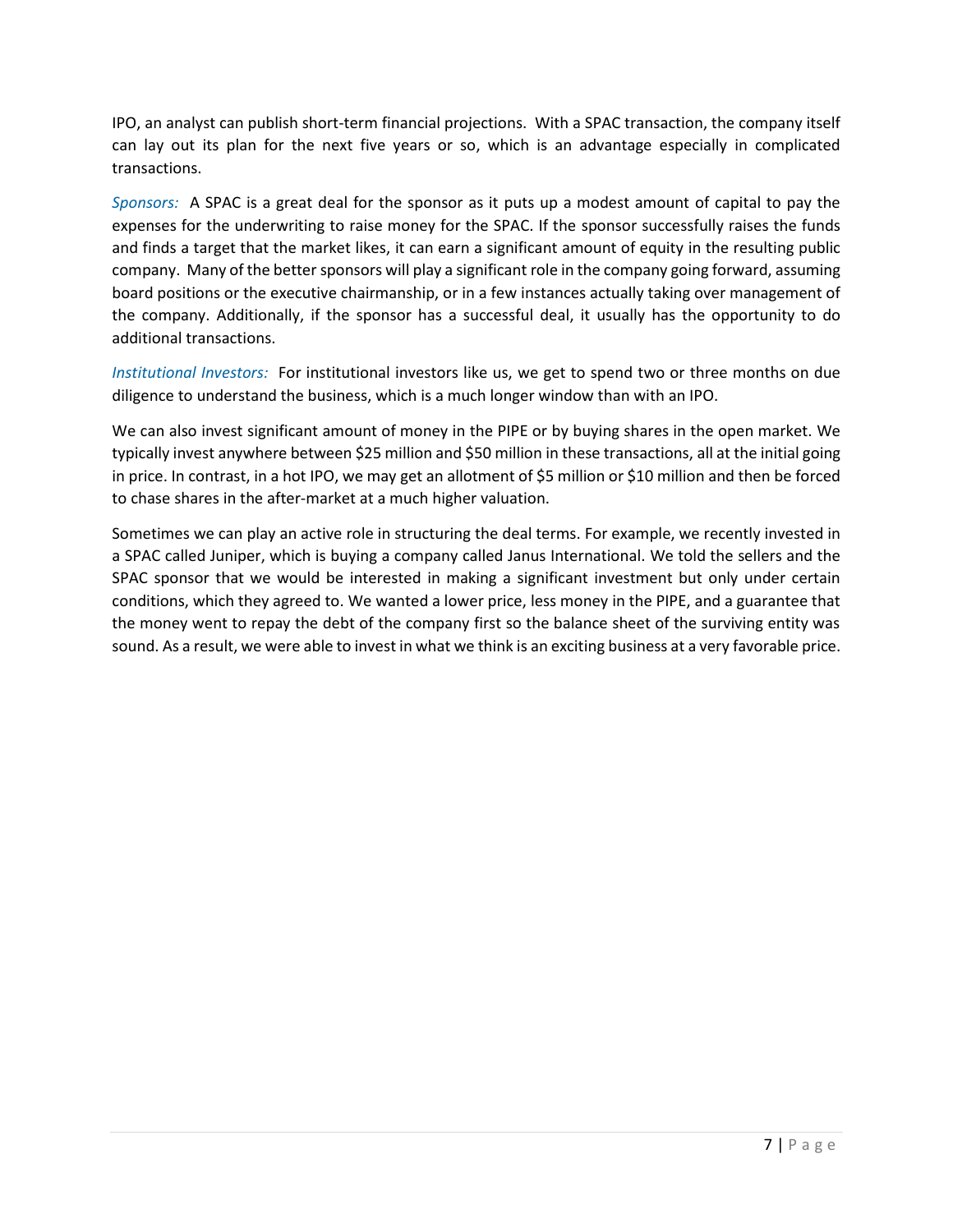| $\triangleright$ Median price of shares that have closed acquisitions was \$13.75<br><b>SPAC M&amp;A Activity</b>                                      | 2018    | 2019    | 2020         |
|--------------------------------------------------------------------------------------------------------------------------------------------------------|---------|---------|--------------|
| Current Post-Combination Share Price (Avg.) <sup>1</sup>                                                                                               | \$10.90 | \$12.63 | \$16.25      |
| Current Post-Combination Share Price (Median) <sup>1</sup>                                                                                             | \$7.52  | \$8.33  | \$13.75      |
| <b>SUIZ, MP</b> MATERIALS LUMINAR<br><b>Hot Sectors</b>                                                                                                |         |         | QuantumScape |
| >Successful sectors of SPAC deals included: Electric vehicles, online gaming, LIDAR (autonomous<br>driving), alternative energy, and space exploration |         |         |              |

**David Goldsmith:** 2020 has been a strong year for the performance of SPAC shares. In 2018 and 2019, the median post-combination share price of SPACs that closed acquisitions were DOWN 24% and 17% respectively. In 2020, the median price of SPACs that closed deals were UP 37%, and the shares of 40% of the SPAC deals that closed in 2020 were up over 50%.<sup>3</sup>

Hot sectors today include electric vehicles (EV), where we have looked at 10 or so SPACs in the last year or so. Online gaming is hot, drafting off the success of DraftKings, which went public in April. LiDAR, which is autonomous driving, is playing off EV. Alternative energy and space exploration have also been among the SPAC headliners.

<sup>&</sup>lt;sup>3</sup> Source: BTIG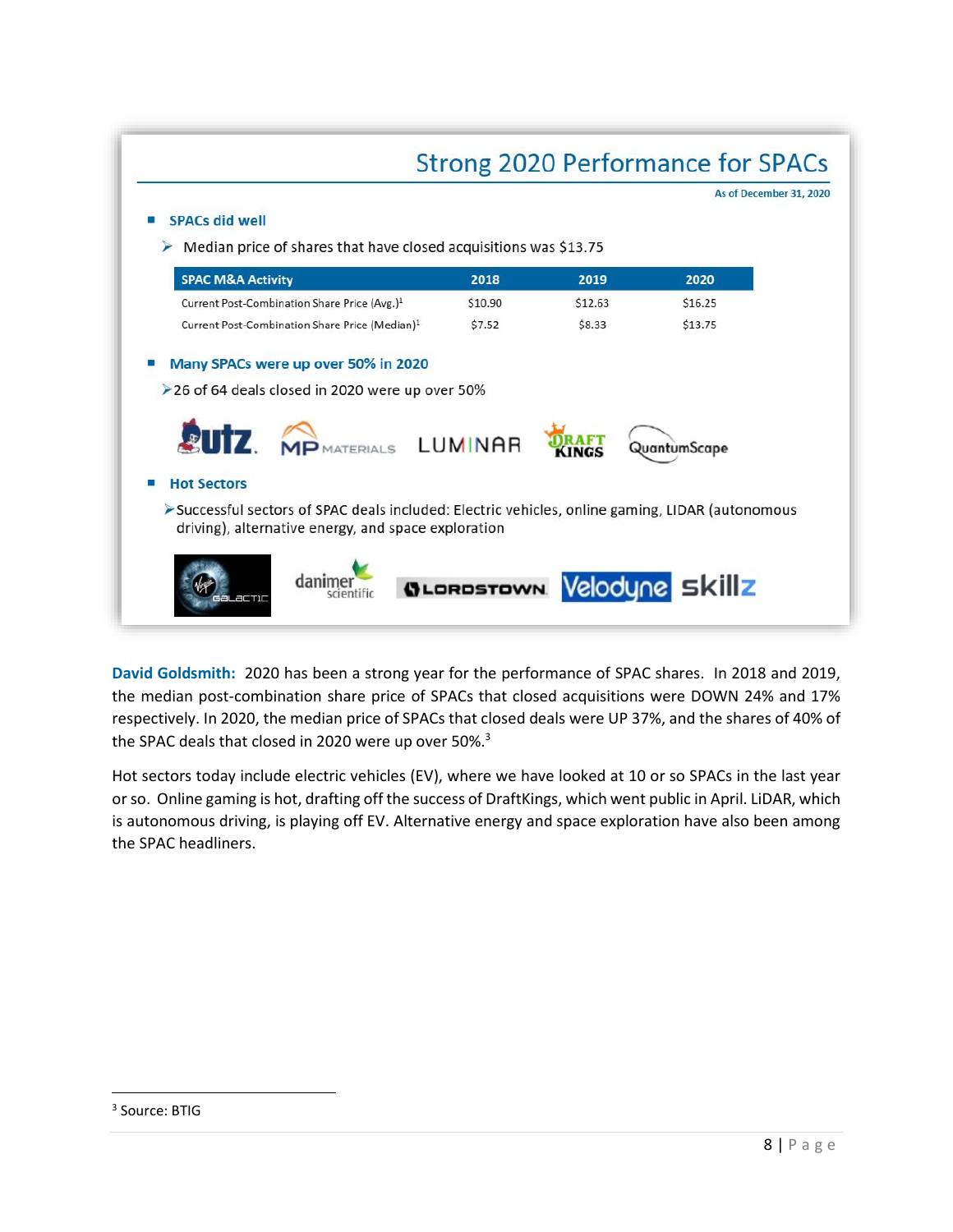## **Baron Small Cap Fund's SPAC Investments**

#### As of December 31, 2020



**David Goldsmith:** So far, we have been quite successful investing in SPACs. Baron Small Cap Fund has invested \$317 million in 10 stocks over the last two years, which was worth \$612 million as of 12/31/20, translating to an accumulative return of 250% or an annualized return of 91%.

We invest in only a handful of the SPACs that we look at. Our investment approach aligns with what we look for in any company -- great assets, led by strong leaders, which can accrete over time. We consider ourselves to be long-term owners of the business, not renters of the stock.

For example, Clarivate is a data asset and analytics tool company serving academia, the government, and law firms with a strong recurring revenue model. Clarivate was formerly a subsidiary of Thomson Reuters, which obscured the underlying value of the company's assets. Jerre Steed, the former CEO of IHS Markit, was the chairman of the SPAC, and post-acquisition, he took on the role of CEO of the public company.

The deal was struck at 12 times EBITDA when we bought into it. This morning, it was trading at close to 30, because Jerre has been able to increase organic growth, make M&A acquisitions, and improve margins.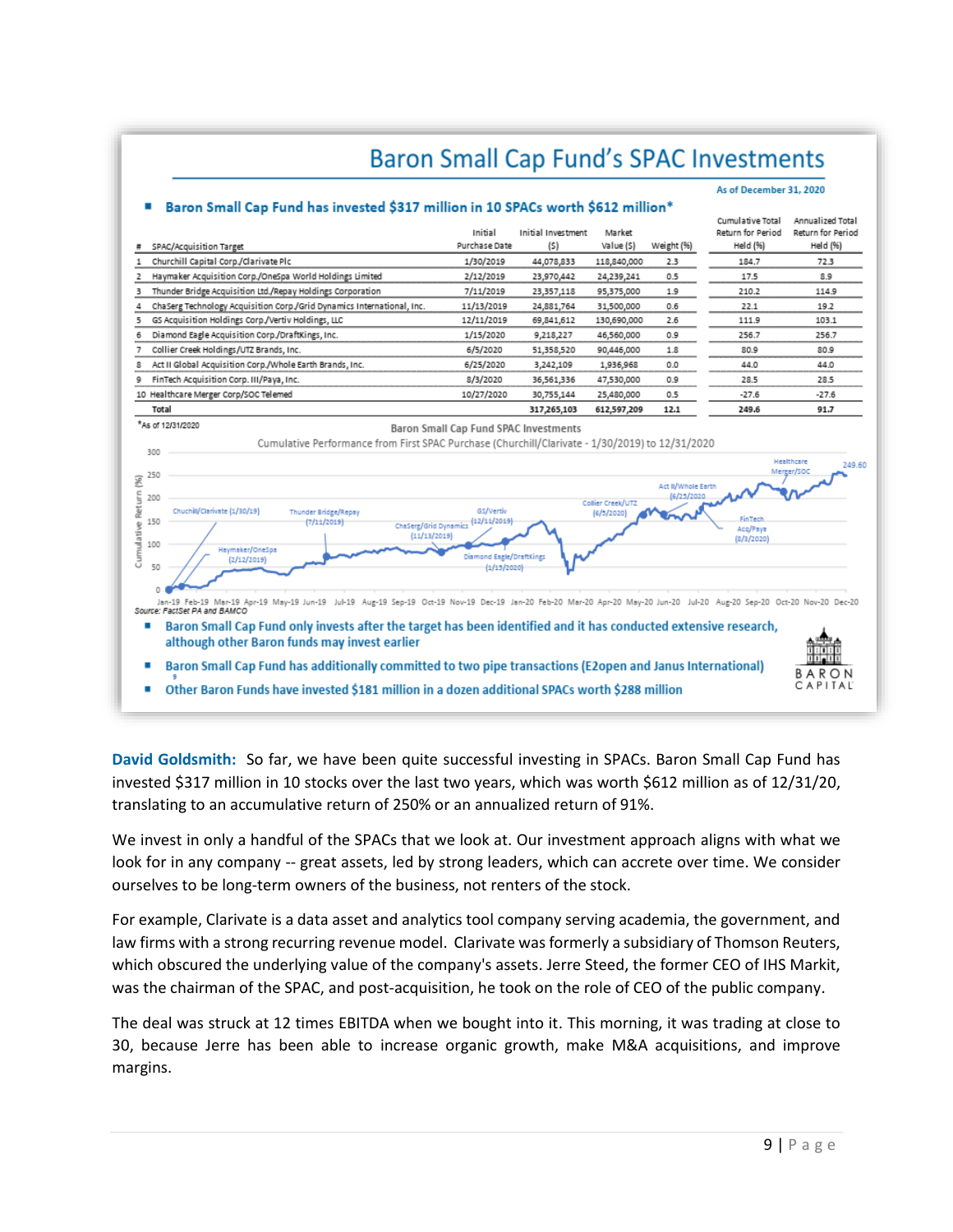Another investment, UTZ, is up 81% since our investment in June. UTZ checked boxes similar to those of Clarivate's. The chairman of the SPAC, Roger Deromedi, ran a successful public food business, Pinnacle Foods, and he is bringing the same playbook to UTZ. The company is a 100-year-old snack brand with solid growth that we think was undermanaged. With Roger at the helm, assisted by the team from Blackstone, we think UTZ can grow sales, improve margins from the low- to the mid-teens, and do accretive M&A.

**Cliff Greenberg:** In addition to the 10 transactions in the slide, we have committed to a couple of PIPE transactions that will be closing some time in the first quarter, including the aforementioned Janus International deal and a global supply software company called E2open.

Other Baron Funds have also enjoyed great success in this channel, investing about \$180 million in a dozen SPACs in addition to the ones we've invested in. Those holdings are now worth \$290 million or so. Some of the other Baron Funds invest at different phases than we do for Baron Small Cap Fund. Each PM has his own approach based on what he thinks is best for his Fund and what he's most comfortable with. But the success is across the board.



**Cliff Greenberg:** The first point we would like to make is that SPACs are not just a legitimate way to go public, but we believe they will become more and more mainstream. This is not a bubble. This is not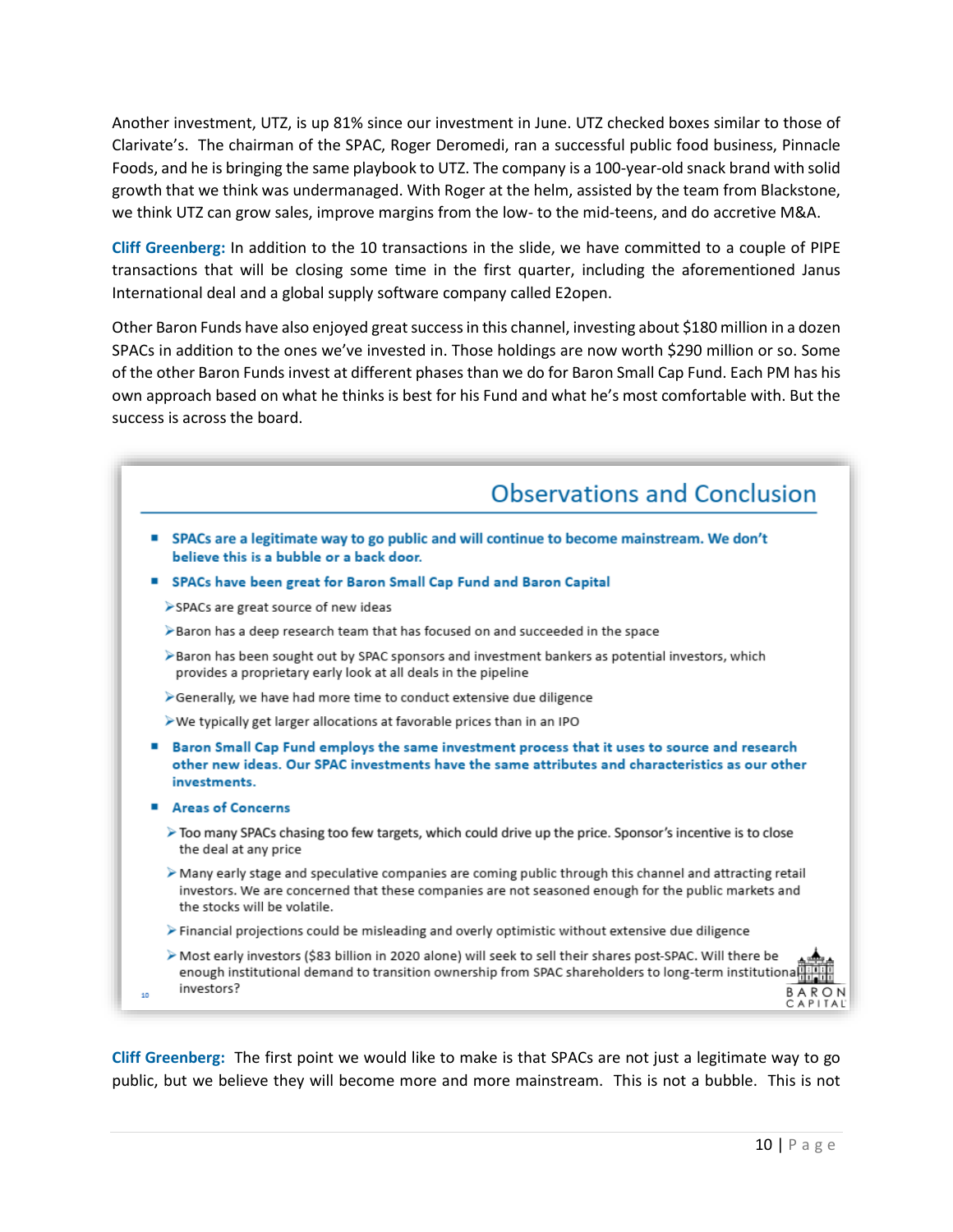some backdoor way to go public like it used to be. SPACs are here to stay and they are going to be an important mechanism for businesses to get public, in our view.

SPACs are also great for the Baron Small Cap Fund and Baron Capital. First, SPACs are a great source of new ideas. The 10 investmentsin SPACs that David and I have made over the past couple of years comprise about half of our new investments during that time.

Baron is set up well to execute in this area, as we have a deep research bench of about 40 people who all understand this channel and are focused on chasing down ideas that fit our criteria. Given the logistics and pace that is needed to properly research these companies, I consider Baron to be a pretty well-oiled machine, which gives us a competitive advantage to stay on top of all the different transactions that are coming through the pipe.

Of the 65 or so deals that closed last year, we looked at most or all of them. We think three times that amount will close in 2021. I believe we have the capacity to do a good job in looking at most, if not all, of them.

Both sellers and SPAC sponsors like to advertise that we are an investor in their transaction, and we are sought out for our potential involvement. This means we often get an early look at the targeted business.

We also get months to do due diligence and conduct multiple calls with companies, competitors, and industry experts, as opposed to an IPO transaction where we have a day to decide to put an order in.

Finally, we can make meaningful investments. The 10 SPACs we own make up roughly 12% of our portfolio now. Over time I think this channel will make up a bigger portion of our Fund.

Let's move to areas of concern for any potential investor in SPACs, including us. First, we think too many SPACs are chasing too few targets, which means these targets can play one SPAC against the next and extract a high purchase price. We are seeing auctions in which five SPACs compete for a business and the highest bidder wins. That is not in our best interest as a shareholder, as we want to invest at what we think are reasonable prices. We also like to invest with a sponsor that will stick around and help the company go forward.

Second, we think too many early-stage and speculative companies are coming public through this channel. We are not sure these companies should be public at this stage in their life and are seasoned enough to withstand the public scrutiny. It feels like venture capital in the public markets. I expect the share prices of these companies will be super volatile and the shareholder base will be less institutional and more retail.

Over the last few years, there have been complaints that small companies stay private too long and the benefits are going to private equity firms as opposed to public equity investors like ourselves. SPACs may be the counterbalance to this idea.

Third, we think the financial projection of many of these companies can be misleading and overly optimistic. We think if a company is going to come public, it should take a conservative approach to forecasting its future and try to meet or exceed expectations.

**David Goldsmith:** Every SPAC presentation will have a capital structure page. Sometimes, buried in the footnotes, you find assumptions that don't ring true. For example, you will see an assumption that 100%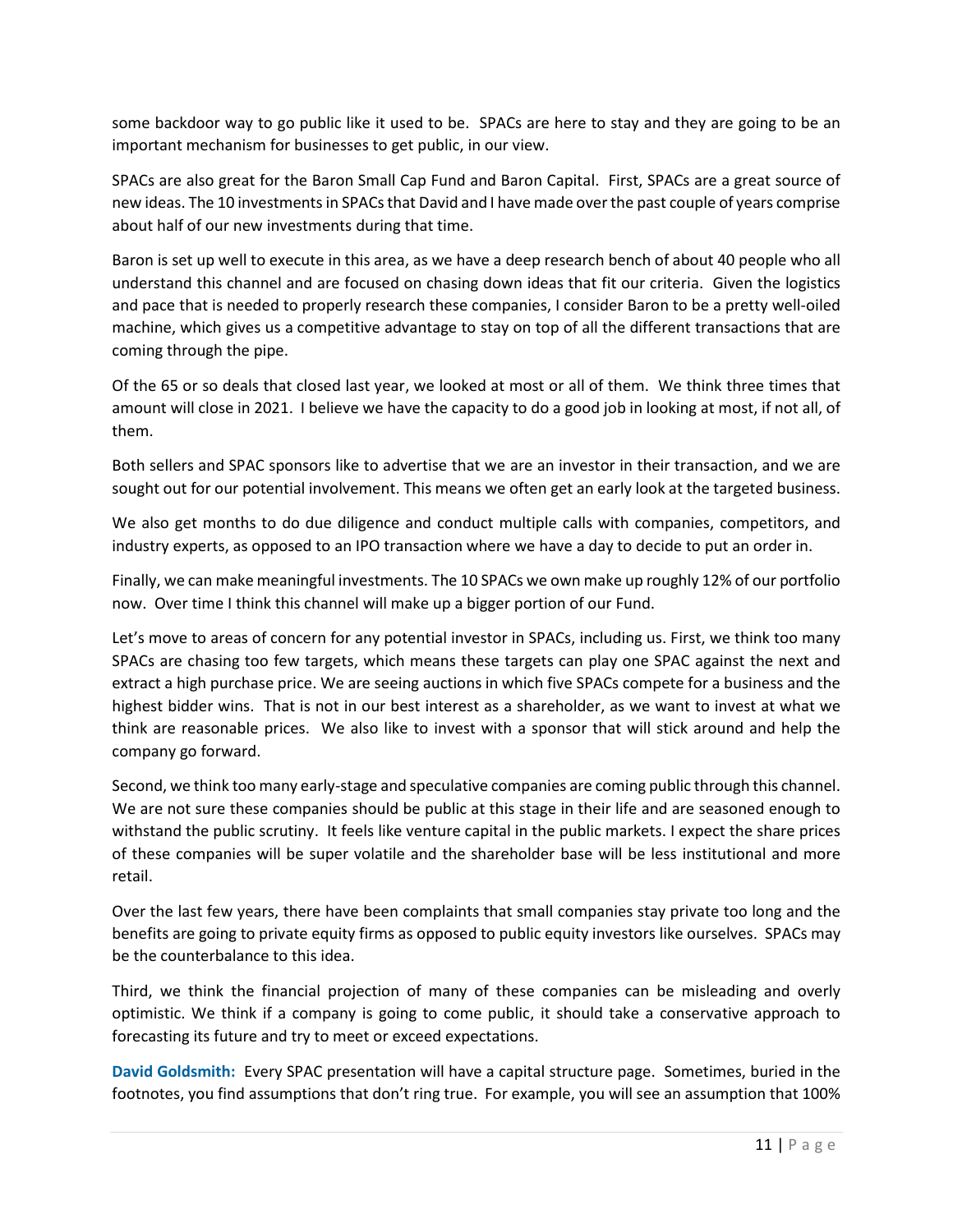of the SPAC owners will roll over their equity when in reality a lot of SPAC owners just want the warrant. If 50% of SPAC owners redeem, half the cash raised in the SPAC is not going into the new pro forma business. This impacts the balance sheet, the leverage ratios, and ultimately the multiple you're paying going in.

That's just one example. We see assumptions regarding warrants, earn outs, and fees, among others, that can impact the dilution of and risks to a company. It takes a real knowledge and understanding of what's not necessarily obvious to know what you are getting yourself into.

**Cliff Greenberg:** As David alluded to, many SPAC investors are in the business of putting up money with the intention or the actual mandate to sell their shares once the deal is consummated with the hope of making money on the warrants if the company succeeds. What that means is after a deal is done, a lot of the capital structure is up for sale to institutional investors like us. With so many more deals expected to close in 2021, we think this can create selling pressure on deals if there aren't enough new buyers.

If we like a company a lot but suspect there will be significant stock for sale post-closing, we will save some firepower to participate at that point in time. In the past, we have gotten some great bargains this way and were able to buy a big portion of our position. While this could be a plus if played right, I am a little unnerved as to where all the money is going to come from to take out those initial IPO investors in 2021.

For the Q&A portion of the presentation, please reference the full recordin[g here.](https://www.baronfunds.com/sites/default/files/SPAC.1.12.21.mp3)

**\_\_\_\_\_\_\_\_\_\_\_\_\_\_\_\_\_\_\_\_\_\_\_\_\_\_\_\_\_\_\_\_\_**

*Investors should consider the investment objectives, risks, and charges and expenses of the investment carefully before investing. The prospectus and summary prospectuses contain this and other information about the Funds. You may obtain them from the Funds' distributor, Baron Capital, Inc., by calling 1-800-99BARON or visiting [www.BaronFunds.com.](http://www.baronfunds.com/) Please read them carefully before investing.*

**Baron Small Cap Fund's** annualized returns for the Institutional Shares as of December 31, 2020: 1-year 40.68%, 5 year 19.88%, 10-year 14.47%. Annual expense ratio for the Institutional Shares as of September 30, 2020 was 1.05%.

*The performance data quoted represents past performance. Past performance is no guarantee of future results. The investment return and principal value of an investment will fluctuate; an investor's shares, when redeemed, may be worth more or less than their original cost. The Fund's transfer agency expenses may be reduced by expense offsets from an unaffiliated transfer agent, without which performance would have been lower. Current performance may be lower or higher than the performance data quoted. For performance information current to the most recent month end, visit [www.BaronFunds.com](http://www.baronfunds.com/) or call 1-800-99BARON.*

Performance for the Institutional Shares prior to 5/29/2009 is based on the performance of the Retail Shares, which have a distribution fee. The Institutional Shares do not have a distribution fee. If the annual returns for the Institutional Shares prior to 5/29/2009 did not reflect this fee, the returns would be higher.

**Risks**: Specific risks associated with investing in smaller companies include that the securities may be thinly traded and more difficult to sell during market downturns. Even though the Fund is diversified, it may establish significant positions where the Adviser has the greatest conviction. This could increase volatility of the Fund's returns.

**Top 10 holdings as of December 31, 2020**

| <b>Holding</b>                           | % Assets |
|------------------------------------------|----------|
| <b>Installed Building Products, Inc.</b> | 3.4      |